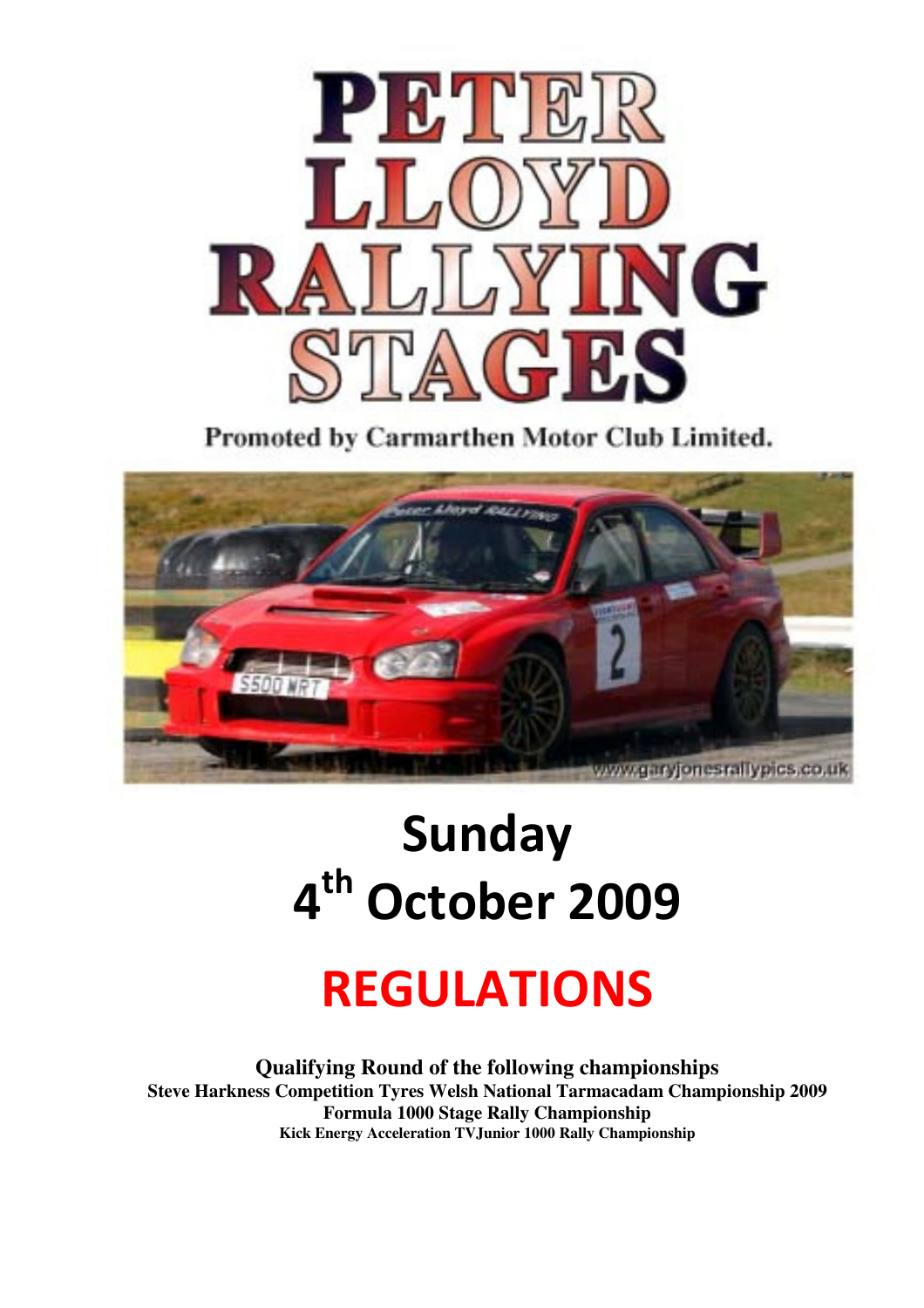## **PETER LLOYD RALLYING STAGES 2009**

### **SUPPLEMENTARY REGULATIONS**

#### **1. ANNOUNCEMENT**

Carmarthen Motor Club Ltd will organise a National B permit Stage Rally on Sunday 4<sup>th</sup> October 2009, Including the Formula 1000 Junior National B Stage Rally

#### **2. JURISDICTION**

The meeting will be held under the General Regulations of The Royal Automobile Club Motor Sports Association Ltd (MSA) (incorporating the provisions of the International Sporting Code of the FIA), these Supplementary Regulations and any written instructions that the organising club may issue.

#### **3. AUTHORISATION**

MSA Permit Number t.b.a. MSA Permit Number t.b.a. For Junior 1000

#### **4. ELIGIBILITY**

The event is open to:

- (a) All fully elected members of the organising club.
- (b) All fully elected members of clubs within the W.A.M.C.
- (c) All fully elected members of clubs within the A.S.W.M.C.
- (d) Contenders of the championship listed under SR5.

Competition Licences (National B status or higher), club membership cards and Championship Registration card(s) (if applicable) will be inspected at signing-on.

#### **5. CHAMPIONSHIPS**

The event is a qualifying round of the following championships:

- (a) Steve Harkness Competition Tyres Welsh National Tarmacadam Championship 2009 (16/2009)
- (b) Formula 1000 Stage Rally Championship (2009/7265)
- (c) Kick Energy Acceleration TV Junior 1000 Rally Championship (2009/ 7268)

#### **6. SCRUTINEERING AND SIGNING-ON**

Scrutineering and signing-on will take place at The Welsh Motorsports Centre at Pembrey on Sunday  $4^{\text{th}}$  October 2009 between 07.00 and 09.00. Any competitor not signed on one hour before his start time may be excluded. First car starts at 09.30.

Competing cars do not require road fund licences. MOT Certificates (if applicable) and Registration Documents must be available for inspection at scrutineering.

#### **7. ROUTE**

Cars will start at 30 second intervals.

The event will comprise at least 50 miles in approximately 5 special stages on private property in the form of concrete and tarmac surface roads at the Welsh Motorsport Centre at Pembrey. Each stage may contain up to 100 metres of unsurfaced roads. These stages will be timed to an accuracy of less than 1 minute in accordance with H195.

The event will start and finish at the Welsh Motorsport Centre at Pembrey (159/396 033).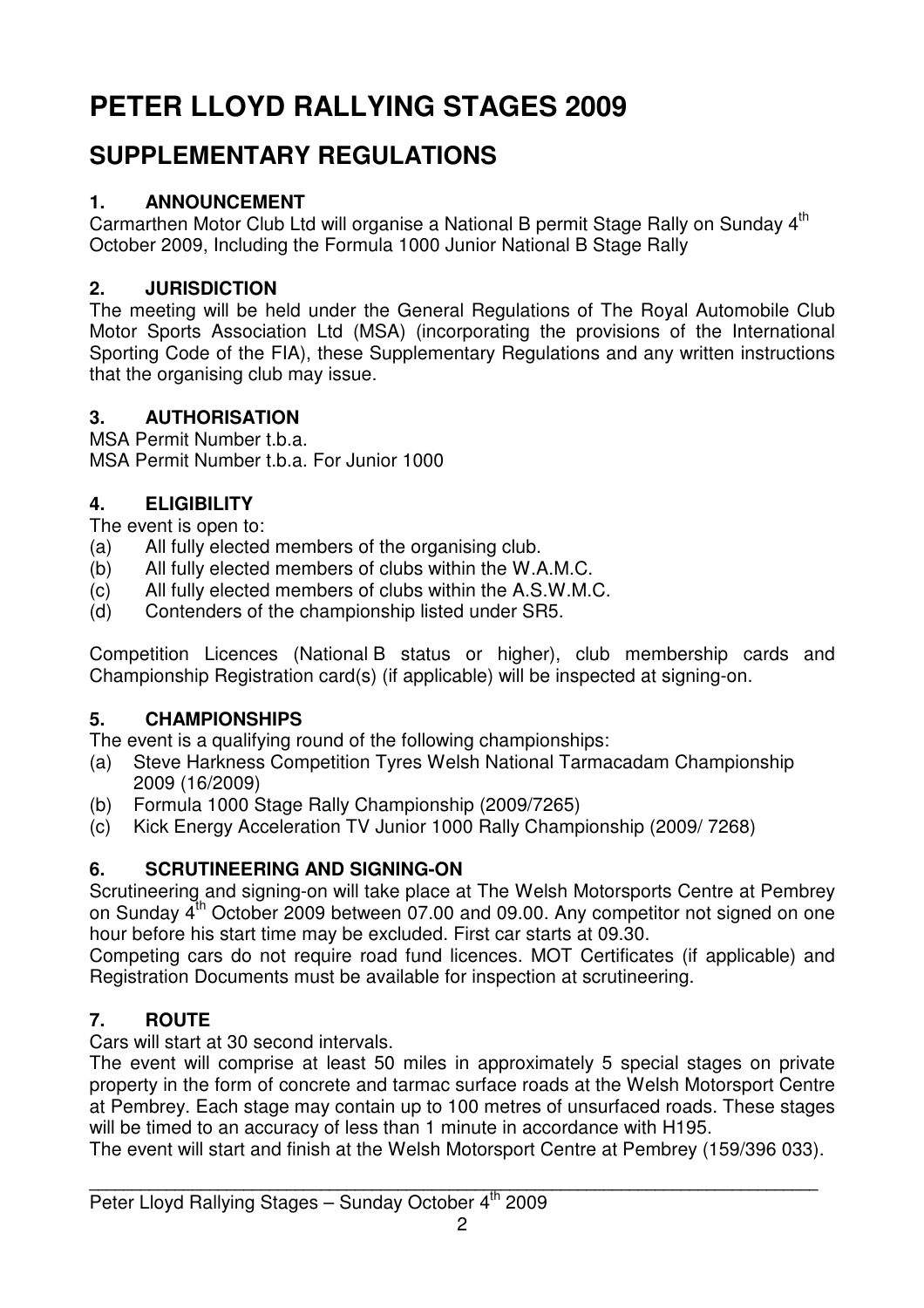#### **8. CLASSES**

The event will consist of 8 classes as follows:

- Class 1 Cars up to 1000 cc complying with Formula 1000 technical regulations (with exception of Class 8).
- Class 2 Cars up to 1400 cc (with exception of Class 1).
- Class 3 Cars 1401 to 1600 cc.
- Class 4 Cars 1601 to 2000 cc with normally aspirated 4 cylinder 8 valve engines and 2 wheel drive.
- Class 5 Cars 1601 to 2000 cc not complying with class 3.
- Class 6 Cars 2001 cc and over.
- Class 7 Road rally cars as defined in the rules of the 2009 Welsh Clubman Tarmacadam Championship.
- Class 8 Junior 1000 championship contenders

All forced induction engined cars, will be subject to an equivalency factor of 1.7 times the cubic capacity of the engine in determining the capacity class of the car concerned.

Class 8 will run under a separate permit following the main field and will not be eligible for overall awards.

#### **9. TROPHY RALLY**

A trophy class will run over stages 4 and 5, and will be open to any competitor who retires on stages 1 to 3, subject to the car being re-scrutineered and permission being granted by the Clerk of the Course. There will be no awards given in this class as it is intended purely to give those who retire early in the event to have an opportunity to give their car a run.

#### **10. AWARDS**

Awards will be presented as follows: 1st overall Awards for driver and co-driver 1st in each class **Awards for driver and co-driver**<br>
2nd in each class **Awards for driver and co-driver**<br>
Awards for driver and co-driver 3rd in each class and co-driver and co-driver and co-driver Best all ladies or mixed crew Awards for driver and co-driver No crew may win more than one of the above awards.

Awards for driver and co-driver

#### **11. ENTRIES**

The entry list opens on publication of these regulations and closes initially on Wednesday  $23<sup>rd</sup>$  September 2009. The entry fee is £190. Late entries may be accepted at the discretion of the organisers up to Saturday October  $3<sup>rd</sup>$  2009 although any such late entries will not be included on the seeded entry list. All entries must be made on the official entry form and accompanied by the appropriate fee. Entry places may not be reserved by telephone.

The Entries Secretary of the Meeting to whom all entries must be sent is Ryland James, Cartref, Bethlehem Road, Pwll Trap, St Clears, Carmarthenshire, SA33 4AN (Tel & Fax: 01994 230966 or E-mail rylandjms@aol.com). Please restrict any telephone calls to between 1800 and 2100.

The maximum entry for the meeting is 70 plus 10 reserves. The minimum is 40. The minimum for each class is 3. Should any of the above minimum figures not be reached, the organisers have the right to either cancel the meeting or amalgamate classes as necessary.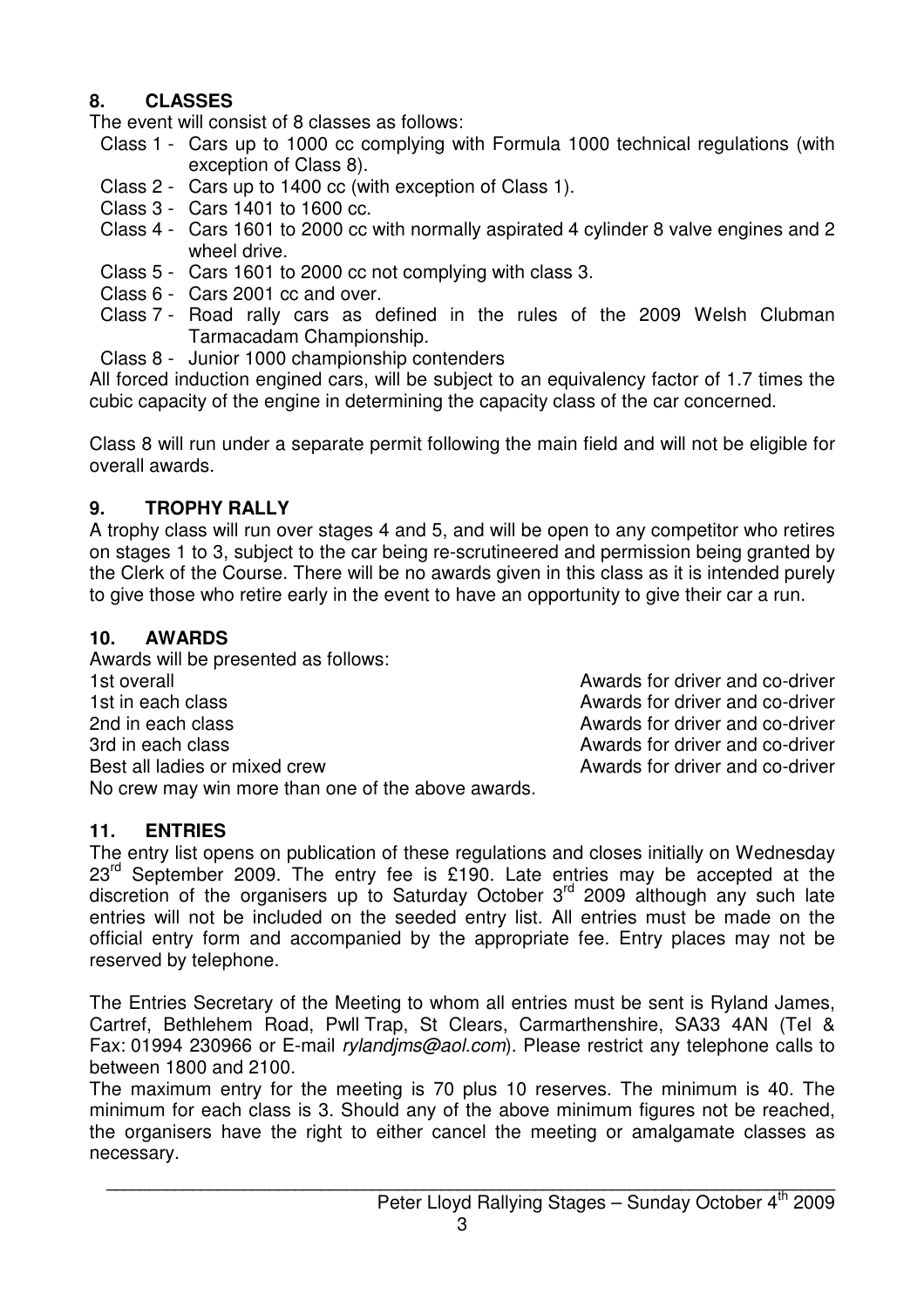Entries will be selected on receipt.

Entries cancelled in writing before the closing date for entries will be entitled to a full refund less £20. Entries cancelled after the closing date will not be refunded unless the vacant place is filled by a reserve. The above procedure will also apply to reserves who will be notified as soon as possible of vacant places.

Final instructions and entry list will be posted to the crew member indicated on the entry form in the week prior to the event and will carry the same force as these regulations.

#### **12. OFFICIALS**

MSA Steward: T.B.A. Club Stewards: Ian Howells and Mike Kennett Clerks of the Course: Mike Griffiths Tel: 01554 754421(H) and Chris Long Tel: 01792 425416(H) Secretary of the Meeting: John Butler-Jenkins, 3 Porth-y-Plas, Llanstephan Road, Carmarthen, SA31 3PW. Tel:01267 232601(H) Entries Secretary: Ryland James Tel: 01994 230966 (H) Chief Marshal: Clive Morris MSA Scrutineers: Keith Morgan MSA Timekeeper: Gethin Rees Chief Medical Officer: Dr A. Stevenson Judges of Fact: To be displayed on official notice board Vehicle eligibility: Keith Morgan Environmental scrutineer: Rob Duke Radio Co-ordinator & Safety Officer: Colin King Results Service: Amserwyr Modur Cymru

#### **13. RESULTS**

Provisional results will be published at the Welsh Motorsport Centre, Pembrey in accordance with A61(b) and any protest must be lodged in accordance with C(d)45-59 and appeals in accordance with C(d)60-80.

#### **14. DOCUMENTATION**

Entrants will be supplied with a Route diagrams and time cards at signing on. These documents will provide all the necessary information to enable competitors to comply with H85 & H213.

Competitors may be required to make up lateness at rest halts.

#### **15. SERVICING**

Servicing is defined as work being carried out on the car by any person other than the competing crew, or the use of any parts or tools not carried in the competing car. There will be one service area where work may be carried out by the Service Crew of the competing car.

Crews may work unassisted on their own cars as described in H235.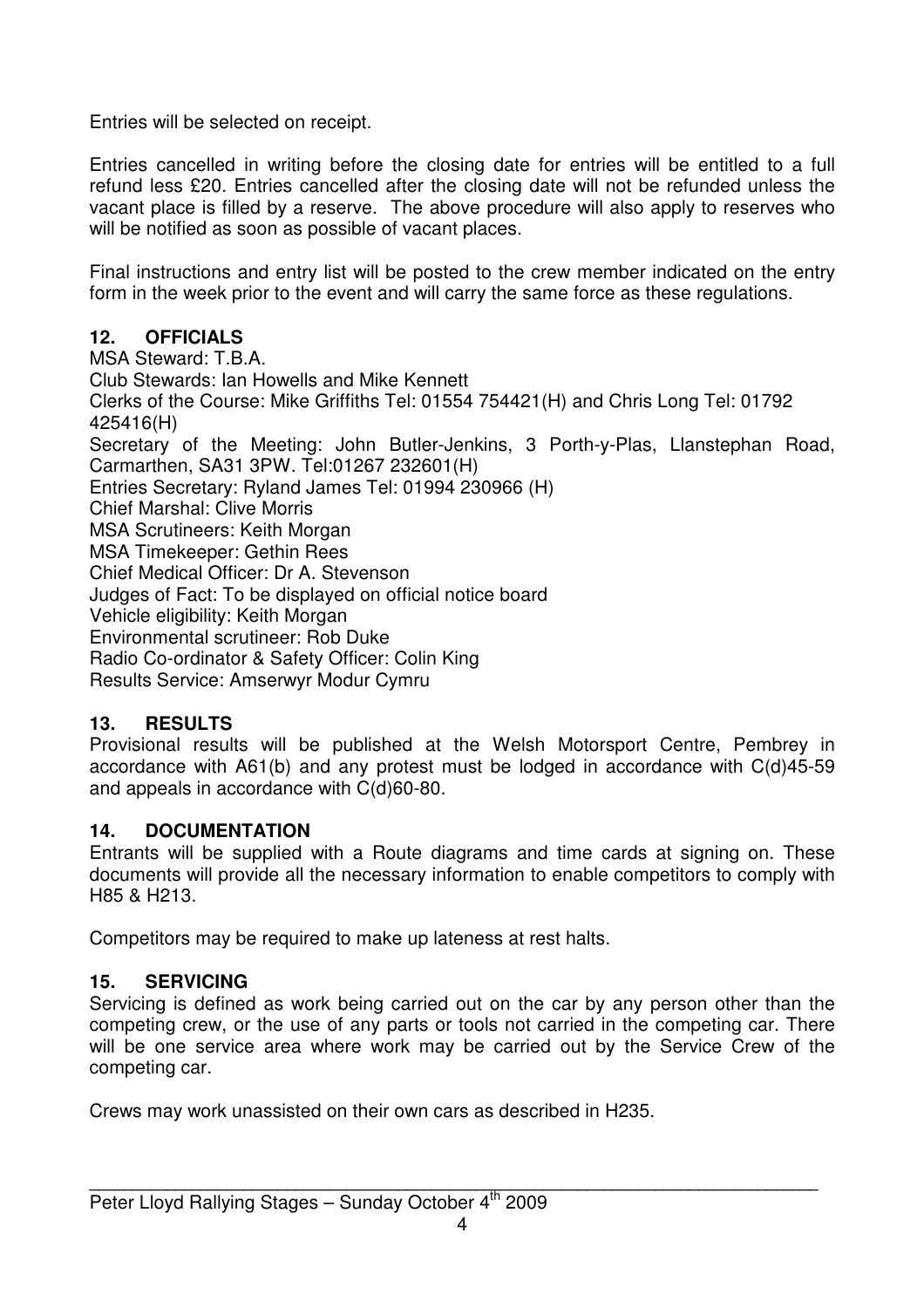#### **16. IDENTIFICATION**

Competitors will be identified by 9" high black numbers on a white background on both sides of the vehicle (not supplied). Competitors will be responsible for maintaining these identifications in a legible condition during the event and their removal after the event or upon retirement. Competitors will also identified by high visibility numbers supplied by the organisers **to be fixed on both rear side windows**.

#### **17. CONTROLS AND TIMING**

The event will be run using Target Timing (H194-H196).

The rally will be divided into Road Sections and Special Stages.

All controls other than Passage Controls (PCs) and Route Checks will be Time Controls (TCs). Each road section will be allotted a Target Time based on approximately 28 mph average or less and a competitor can calculate his Due Time of arrival at any TC by adding his Target Time to his actual time of departure from the preceding TC. On any Road Section following a Special Stage three or four minutes extra will be allowed over the set average speed to account for any delays at the Special Stage Finish.

All Special Stages will have a Bogey Time set at 75 mph and a Target Time set at approximately 30 mph. Competitors will receive penalties as follows:-

- (i) Under Bogey Bogey Time
- (ii) Over Bogey under Target Actual Time Taken
- (iii) Over Target Target Time(No extra time penalties)

However, excess lateness taken over Target on Road Sections and Special Stages is cumulative and once lost cannot be regained.

When accumulated lateness between any two adjacent Main Controls exceeds the permitted maximum of 5 minutes a competitor will be excluded.

Should any recorded time not be legible or not appear authentic the organisers may use any means at their disposal to establish a time.

The following titles shall describe the various types of Time Controls: (See Drawing nr 184 for description of signs).

- (a) Main Controls (MC Signs 1 and 2)
- (i) Main controls will be situated at the Start and Finish of the Rally, immediately before and after any Rest Halt/Service Area, or at any other specified point.
- (ii) At an MC after a rest halt Competitors will restart at 30 second intervals in order of their arrival at the MC immediately preceding that halt.
- (iii) Each competitor will be given a due starting time from any MC and the difference between this time and his actual starting time will be counted towards exclusion for overall lateness. Also a time penalty will be applied.
- (iv) Competitors not excluded by reason of having accumulated more than the maximum allowed lateness will restart (subject to 16(a)(iii) above) from any MC with zero lateness, i.e. lateness is only accumulated between two adjacent MC's.
- (b) Special Stage Arrival Controls (SSA Signs 1 and 2) On arrival at SSA a competitor will receive an arrival time only when he is ready to start the stage (helmets on etc.). A competitor who is early may wait for his Due Time subject to H188. A provisional start time for the stage will be allocated in accordance with H207. He must then proceed immediately to the Start Line.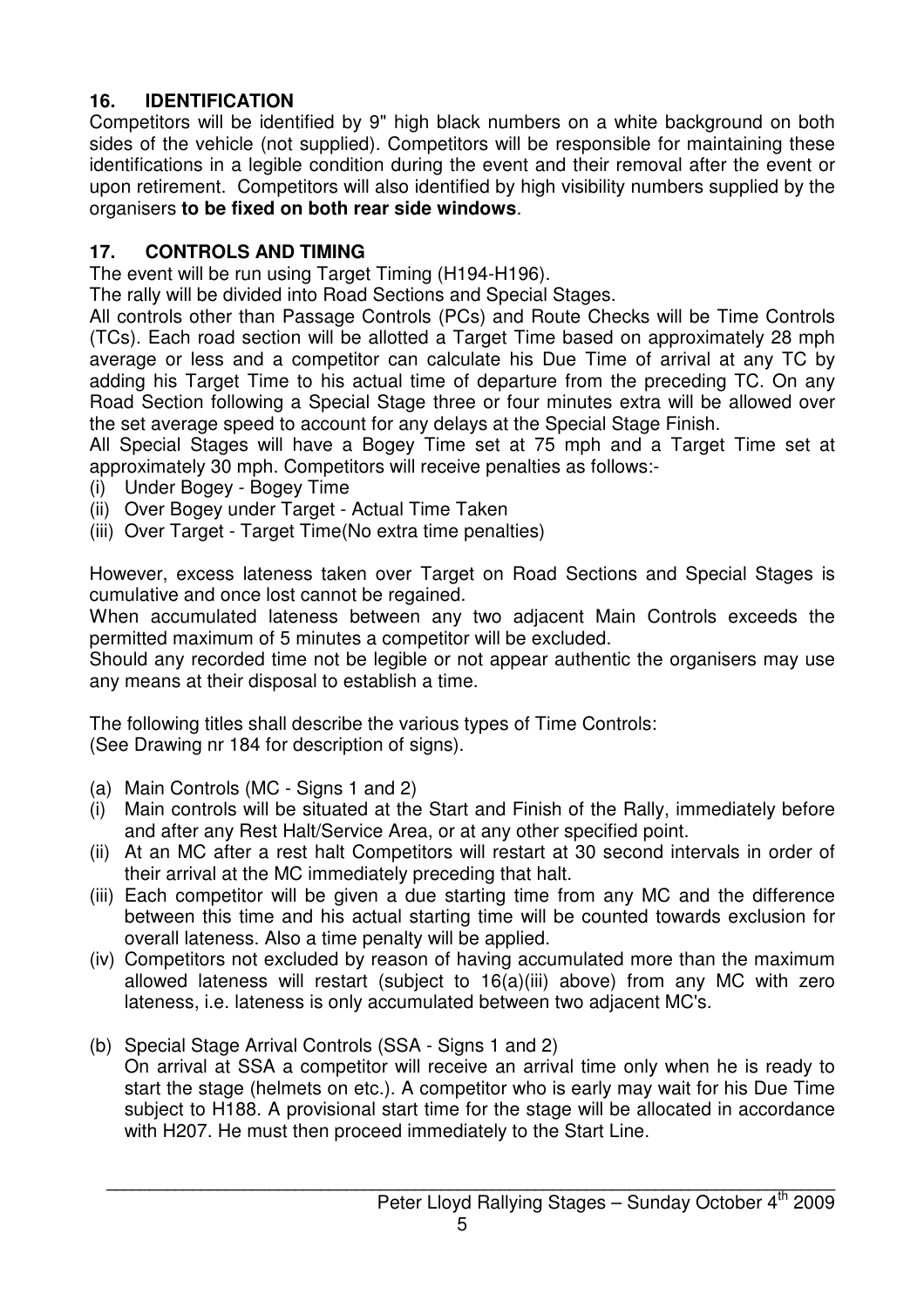- (c) Special Stage Start Control (SSS Sign 3)
	- At the SSS a Competitor will be given a start time for the Stage in hours, minutes and seconds and will normally coincide with the provisional time allocated at the arrival control. Once a competitor has clocked in at an SSA the competitor must be ready to start the stage except as laid down in H207. Notwithstanding regulation H152, the starting procedure for special stages shall be replaced by traffic lights in accordance with the following procedures and sequence. The 30 second warning will not be given. With 15 seconds to go the Red light comes on. With 10 seconds to go the Red light stays on and the five Amber lights come on. With 5 seconds to go the Red light goes out. From 5 seconds to zero the Amber lights count down the last 5 seconds. At zero seconds the Green light comes on to signal go. The green light remains on for 5 seconds

 As each section is timed separately the time taken from SSA to SSS is Dead Time and delays are automatically allowed for. The control area between Sign 1 at the SSA and Sign 3 at the SSS will be parc ferme

(d) Special Stage Finish Control (SSF - Signs 4, 5 and 7)

 At the SSF a competitor will receive his finish time in hours, minutes and seconds. This time in hours and minutes will be his start time for the following Road Section. Any competitor who fails to stop at the STOP Line must not, under pain of exclusion, reverse to the stop line, but must return on foot.

(e) Passage Control (PC)

 At certain points indicated in the Road Book the organisers may establish PCs in order to collect Time Cards from competitors or for other purposes. There will be no official times recorded at these controls, but a competitor failing to provide the necessary documents at any PC will be deemed not to have visited that control.

It is a competitor's responsibility to ensure that his times are correctly recorded and handed in when and where instructed. Once a time has been accepted by a Competitor NO FURTHER CLAIMS WILL BE ENTERTAINED. Any adjustment caused by a Timekeeper's error MUST be made at the Control in question.

Caution boards may be used to give advanced warning of hazards and will be sited in accordance with H181.

#### **18. PENALTIES**

Competitors will start with zero marks. Classification for the order of merit will be by reference to total marks lost, the winner being the competitor with the least total penalty.

Penalties will be as H212 except:

1) Not complying with a requirement of the Road Book or these SR's for which no other penalty is specified - 5 minutes

The following offences will carry a penalty of Exclusion from results:

- 2) Not reporting at or not providing proof of visiting a control or check
- 3) Servicing contrary to SR15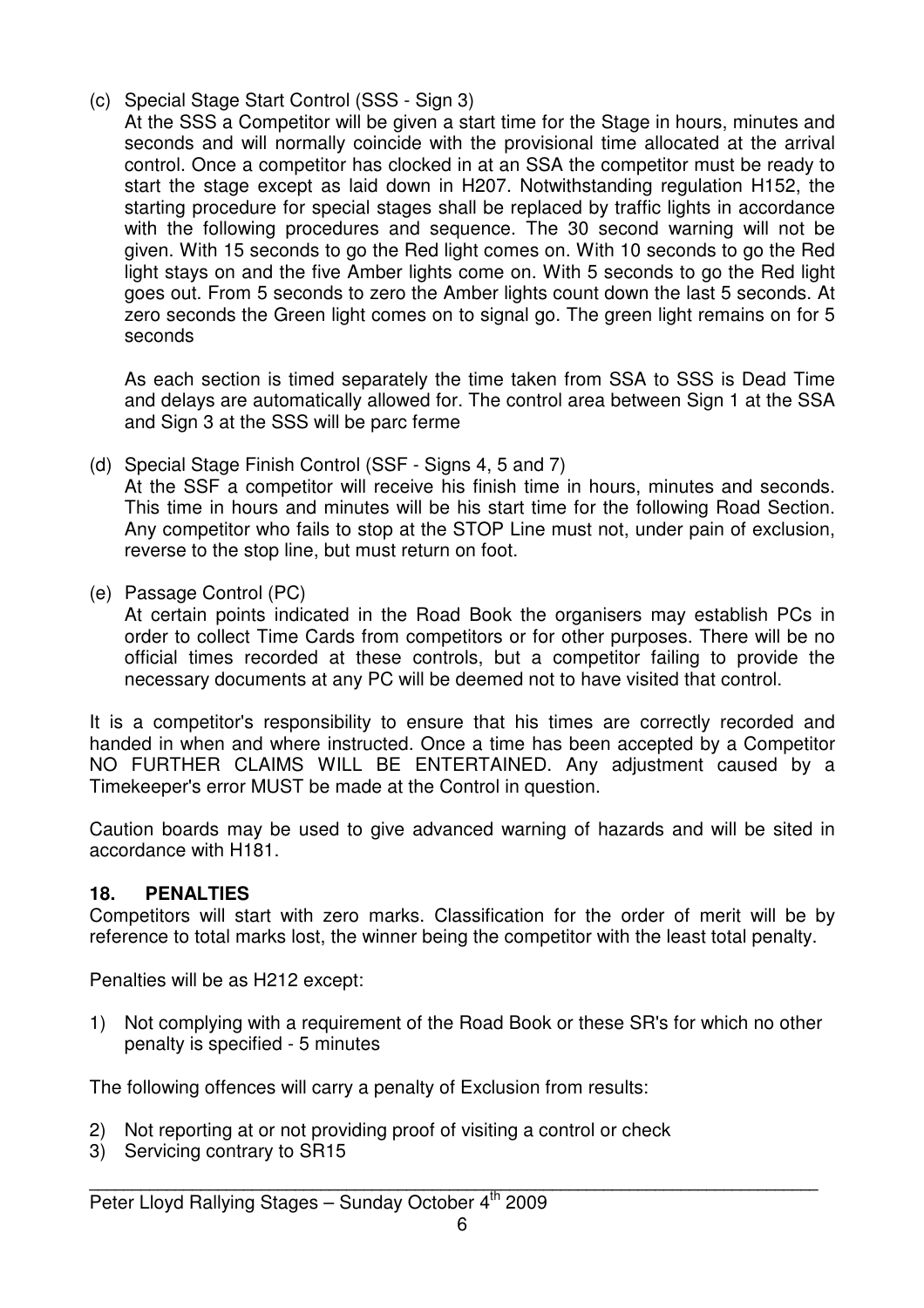- 4) Contravention of H21-22, H87, H147, H149 or H150.
- 5) Accumulated lateness (in excess of target time) between any two adjacent Main Controls of more than 5 minutes

To be classified as a finisher a car with its crew must complete the course without incurring the penalty of exclusion and hand in a completed damage declaration form with the final time card.

#### **19 G.R. MODIFICATION**

H22 - Either crew member may drive during the competition subject to both crew members holding licences to permit that person to drive. Co-drivers intending to drive on special stages shall advise the entry secretary at Signing-on.

H86 - See SR 18.

H200 - Reduced to 5 minutes.

H186 - Controls will close 5 minutes after due time of arrival of last car

#### **20. DAMAGE DECLARATION**

Competitors will be required to complete and sign a report declaring that they have not been involved in any incident resulting in damage to private property or injury to persons or animals or alternatively giving details of any such incident where damage or injury has occurred (H248). Any information given will not incur a penalty but failure to hand in a duly completed form will be penalised by exclusion (H212p).

Competitors who do not report at the finish are required to forward the report to the Secretary within 72 hours of the event, unless they have been involved in an incident in which case details must be given to the organisers the same day. Competitors who fail to reply will be penalised by a fine of £100.00 H249.

#### **21. JUDGES OF FACT AND DRIVING STANDARDS OBSERVERS**

Judges of Fact and Driving Standards Observers may be appointed by the organisers and will be on duty to observe and report upon any competitor considered to be in contravention of the regulations for the event in accordance with B78-82, B83-86, H140 & 141. Details of Judges of Fact will be displayed at signing-on.

#### **22. DRIVING ON THE RACE CIRCUIT WITH DEFLATED TYRES ETC**

Under the conditions our contract of hire for the venue with B.A.R.C. Pembrey Ltd no competitor with a deflated tyre or mechanical problems likely to cause damage to the race circuit is to enter any part of the circuit forming part of a Special Stage. Any competitor who breaches this condition may be reported to the Stewards of the Meeting who may impose a penalty of exclusion from the event.

#### **23. RED FLAG PROCEDURE**

The Red Flag procedure as H136.6(c) & H151 will apply on all stages. All competition will cease on appearance of red flags and competitors should stop at the side of the road or track. They must not proceed until advised to do so by an official of the event.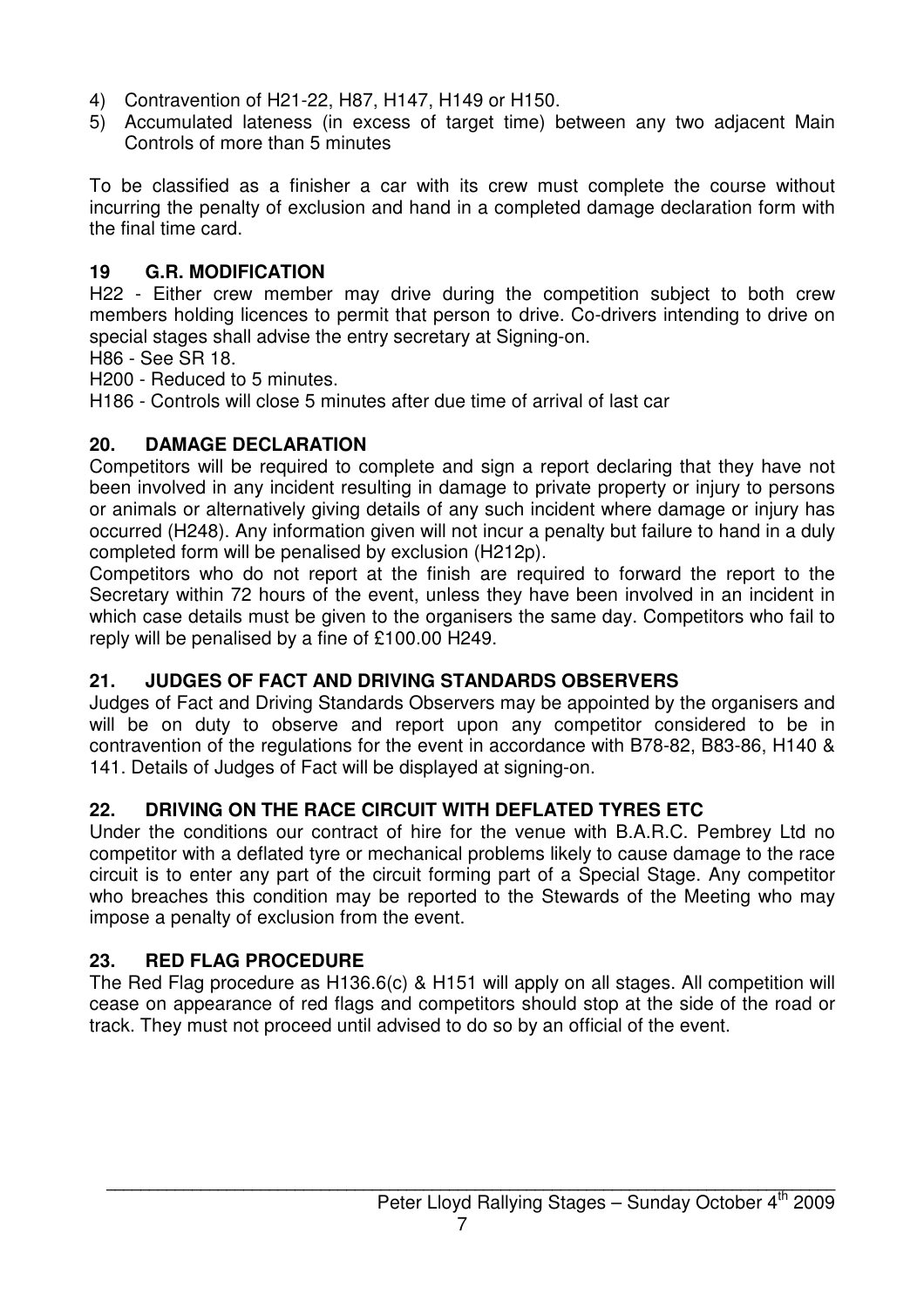#### **24. PROCEDURE ON ENCOUNTERING A MAJOR ACCIDENT**

Competitors are reminded of regulation H148: "Competitors must carry an A4-size white board with a red SOS on one side and black OK on the other (letters to be a minimum of 12cm high with a minimum stroke width of 1.5cm), with means to secure them on display for oncoming Competitors. In the case of an accident where urgent medical attention is required, the red SOS sign should be displayed as quickly as possible to alert following cars and aid any helicopter require. Any crew that sees a red SOS sign displayed on a car, or sees a major accident where both crew members are inside the car but not displaying the SOS sign, must immediately and without exception stop to give assistance. All following cars must also stop and the second car arriving at the scene must inform the next radio point. Subsequent cars must leave a clear route for emergency vehicles. The Clerk of the Course may award a discretionary time to any Competitor delayed in such circumstances. Any crew which is able to but fails to comply with the rule will be reported to the Clerk of the Course who may impose penalties. In the case of an accident where medical intervention is not required, the OK sign must be clearly shown to following vehicles, and to any helicopter attempting to assist. If the crew leave the vehicle, the OK sign must be left clearly visible to other Competitors. Any crew failing to comply will be subject to a penalty at the Clerk of the Course's discretion. Competitors who misuse the SOS or OK signs will be penalised and may be reported to the MSA for further action."

#### **25. REFUELLING**

All competitors shall familiarise themselves with the recommendations published by the MSA with regard to the refuelling of competing vehicles on the event. A refuelling zone has been set up within the service area for this purpose and it is recommended that competitors make use of this facility.

#### **26. TRADE VEHICLES**

Will only be allowed into the Service Area if prior arrangements have been made with BARC (Pembrey) Ltd - Tel:01554 891042) and confirmed to the Secretary of the Meeting.

#### **ACKNOWLEDGEMENTS**

Peter Lloyd Rallying RAC Motor Sports Association Ltd. BARC (Pembrey) Ltd St John's Ambulance Gary Jones Photography Local Motor Clubs All Marshals All Competitors and Supporters Ceri Morgan – WAMC Championship co-ordinator Alistair Dodd – Formula 1000 Championship co-ordinator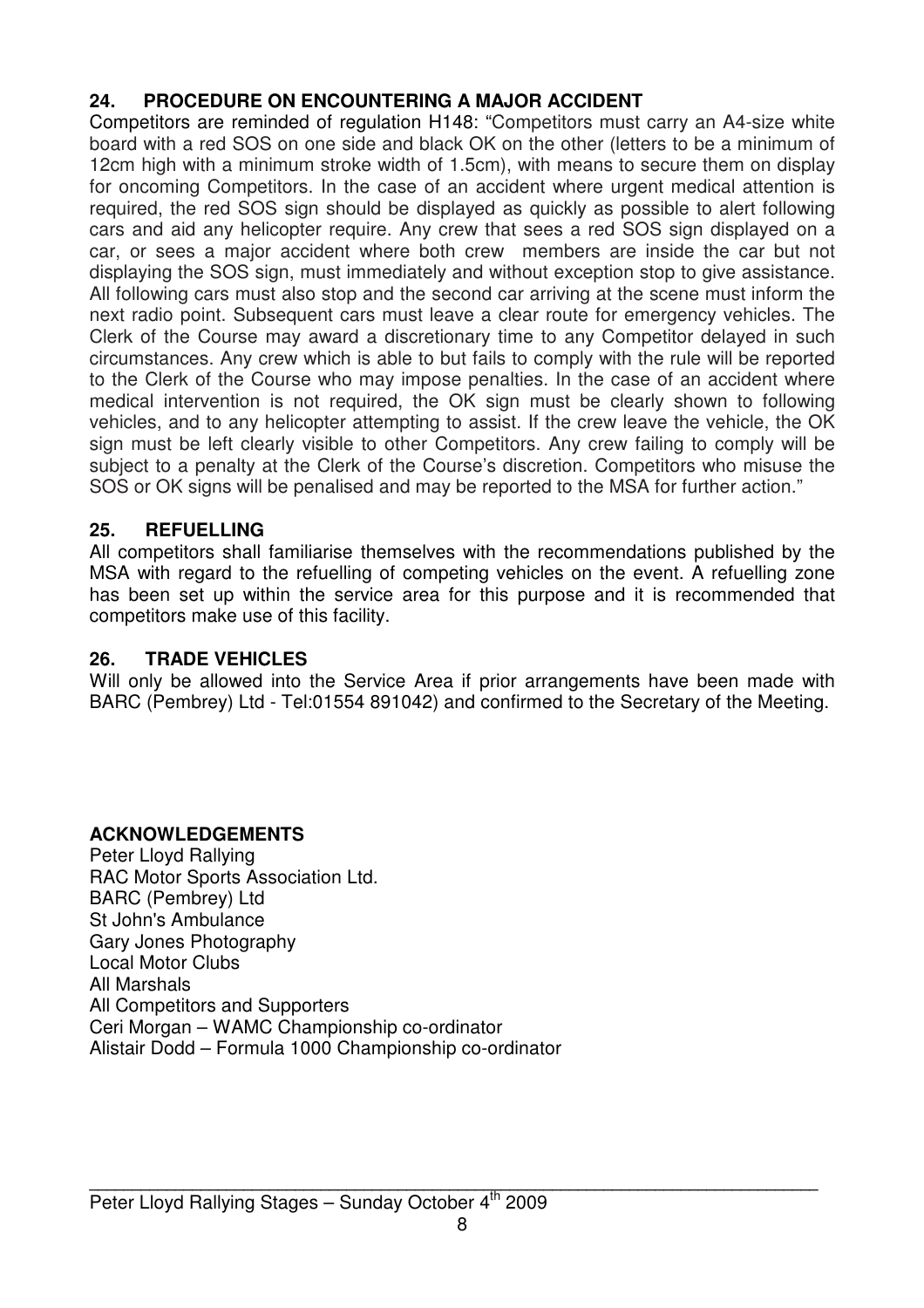## **PETER LLOYD RALLYING STAGES 2009**

## **ENTRY FORM**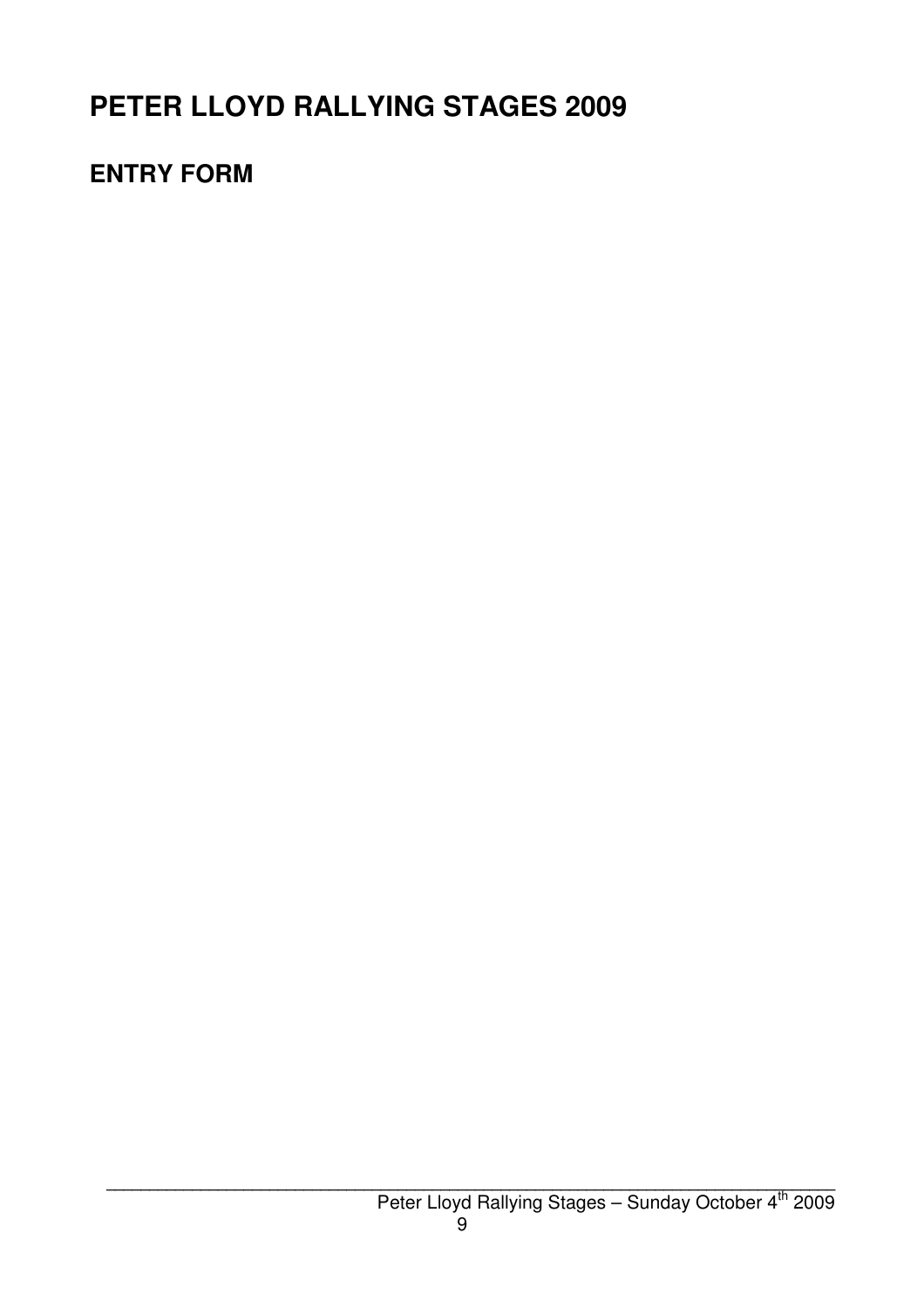| Ref. Nr.                                                 | Date received                                                                                                          | Acceptance/<br>refusal sent                | <b>Payment details</b>                                                                                                                                              | Comp.<br><b>Number</b>  |  |
|----------------------------------------------------------|------------------------------------------------------------------------------------------------------------------------|--------------------------------------------|---------------------------------------------------------------------------------------------------------------------------------------------------------------------|-------------------------|--|
|                                                          |                                                                                                                        |                                            |                                                                                                                                                                     |                         |  |
|                                                          | <b>ENTRANT/SPONSOR</b>                                                                                                 |                                            |                                                                                                                                                                     | Licence Nr ____________ |  |
|                                                          |                                                                                                                        |                                            |                                                                                                                                                                     |                         |  |
| <b>DRIVER</b>                                            |                                                                                                                        |                                            |                                                                                                                                                                     |                         |  |
|                                                          |                                                                                                                        |                                            |                                                                                                                                                                     |                         |  |
|                                                          | <u> 1989 - Johann Barn, mars ann an t-Amhain ann an t-Amhain ann an t-Amhain ann an t-Amhain an t-Amhain ann an t-</u> |                                            | Post Code                                                                                                                                                           |                         |  |
| Comp Licence Nr _________                                |                                                                                                                        |                                            |                                                                                                                                                                     |                         |  |
|                                                          |                                                                                                                        |                                            |                                                                                                                                                                     |                         |  |
| <b>NEXT OF KIN:</b><br>Relationship ____________________ |                                                                                                                        |                                            |                                                                                                                                                                     |                         |  |
| Tel Nr: ____________________                             |                                                                                                                        |                                            |                                                                                                                                                                     |                         |  |
|                                                          | <b>CO-DRIVER</b>                                                                                                       |                                            |                                                                                                                                                                     |                         |  |
|                                                          |                                                                                                                        |                                            |                                                                                                                                                                     |                         |  |
|                                                          |                                                                                                                        |                                            | Post Code <b>Communist Communist Code</b><br><u> 1989 - Johann Stoff, deutscher Stoffen und der Stoffen und der Stoffen und der Stoffen und der Stoffen und der</u> |                         |  |
|                                                          |                                                                                                                        |                                            |                                                                                                                                                                     |                         |  |
|                                                          |                                                                                                                        |                                            |                                                                                                                                                                     |                         |  |
|                                                          | <b>NEXT OF KIN:</b><br>Relationship __________________                                                                 |                                            |                                                                                                                                                                     |                         |  |
|                                                          | Tel Nr: ____________________                                                                                           |                                            |                                                                                                                                                                     |                         |  |
|                                                          | <b>VEHICLE AND CLASS</b>                                                                                               |                                            |                                                                                                                                                                     |                         |  |
|                                                          | Engine Capacity: _______________                                                                                       | Colour: __________________________________ |                                                                                                                                                                     |                         |  |
|                                                          | Forced Induction: YES/NO                                                                                               |                                            | Number of valves per cylinder: ___________                                                                                                                          |                         |  |
|                                                          | 4 wheel Drive: YES/NO                                                                                                  |                                            | Number of camshafts (per bank): _________                                                                                                                           |                         |  |
|                                                          | Class entered (See SR8): ________________<br>Vehicle reg nr: __________________                                        |                                            |                                                                                                                                                                     |                         |  |

**\_**  Peter Lloyd Rallying Stages – Sunday October 4<sup>th</sup> 2009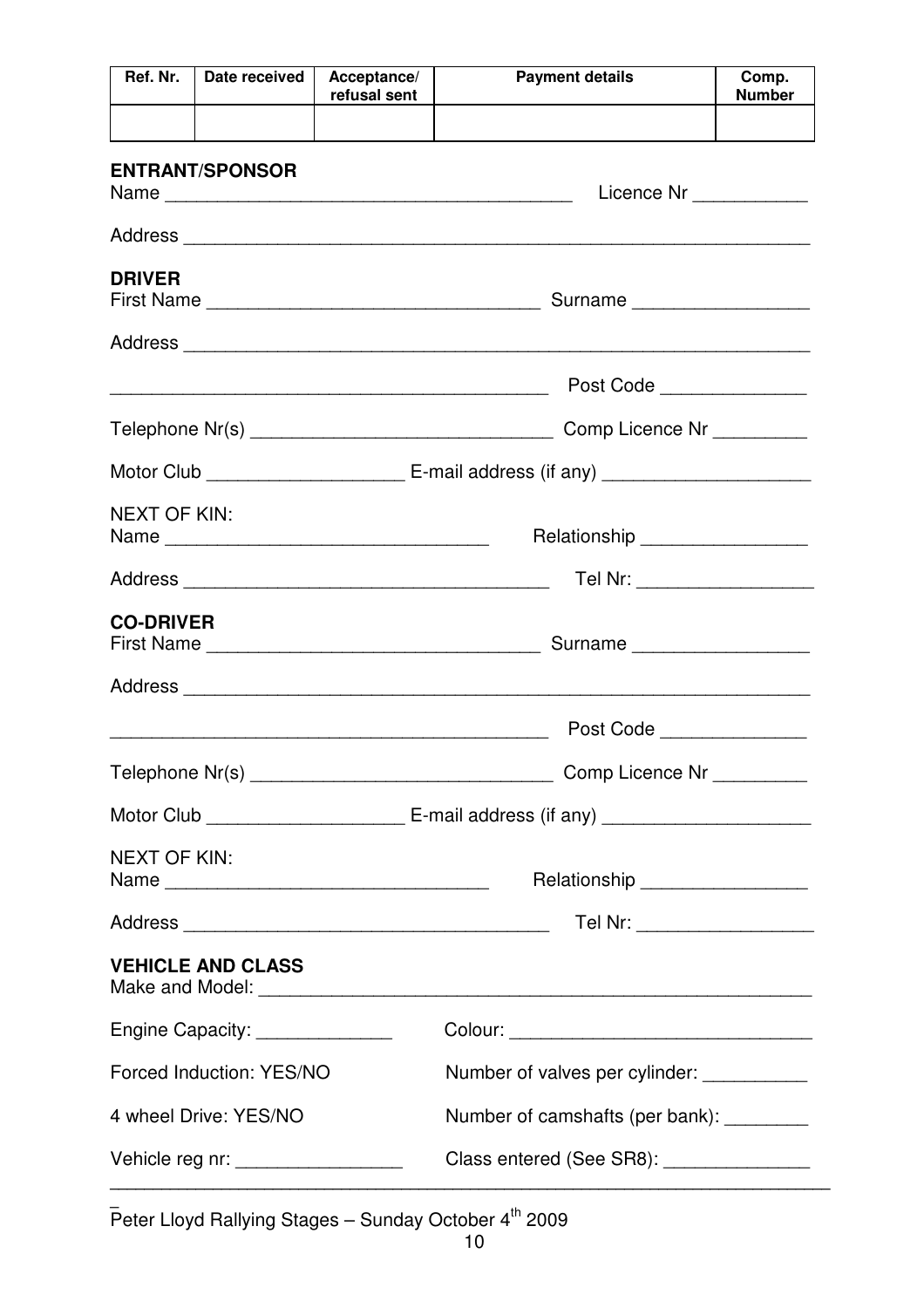#### **ADDITIONAL INFORMATION**

| Championship Contender/Additional awards                                       | <b>Driver</b>                            | Co-driver |
|--------------------------------------------------------------------------------|------------------------------------------|-----------|
| Steve Harkness Tyres WAMC Welsh<br>Tarmacadam Rally Championship               |                                          |           |
| Formula 1000 Stage<br>Rally Championship                                       | YES/NO Reg Nr__________YES/NO Reg Nr____ |           |
| Kick Energy Acceleration TV Junior<br>1000 Rally Championship                  | YES/NO Reg Nr__________YES/NO Reg Nr____ |           |
| Ladies/mixed crew                                                              | YES/NO                                   |           |
|                                                                                | <b>FEES</b>                              |           |
| Entry fee                                                                      |                                          | 190.00    |
| C.M.C. Membership - Driver to 31st Dec 2010                                    | 5.00                                     |           |
| C.M.C. Membership - Co-driver to 31st Dec 2010<br>(Please tick which paid for) | 5.00                                     |           |
| <b>TOTAL £</b>                                                                 |                                          |           |
|                                                                                |                                          |           |

Please enclose cheque(s)/postal order(s) totalling the above amount, made payable to CARMARTHEN MOTOR CLUB LTD. Post dated cheques will not be accepted.

#### **SEEDING INFORMATION**

Please enter below details of driver's best performances in Stage Rallies (As a first named driver). If no appropriate results, please include any relevant experience.

| <b>EVENT</b> | <b>STATUS &amp;</b> | <b>YEAR</b> | <b>START</b> | <b>POSITION</b> |              |
|--------------|---------------------|-------------|--------------|-----------------|--------------|
|              | <b>CHAMPIONSHIP</b> |             | NR.          | OVERALL         | <b>CLASS</b> |
|              |                     |             |              |                 |              |
|              |                     |             |              |                 |              |
|              |                     |             |              |                 |              |
|              |                     |             |              |                 |              |
|              |                     |             |              |                 |              |
|              |                     |             |              |                 |              |
|              |                     |             |              |                 |              |
|              |                     |             |              |                 |              |
|              |                     |             |              |                 |              |
|              |                     |             |              |                 |              |

N.B. Any entrant falsely declaring or withholding information may forfeit their entry fee and have their entry refused.

#### **THE ENTRY FOR MUST BE COMPLETED IN EVERY RESPECT - INCLUDING SIGNING THE INDEMNIFICATIONS** and sent to the Entries Secretary:

#### **Ryland James, Cartref, Bethlehem Road, Pwll Trap,**

#### **St Clears, Carmarthen, SA33 4AN.**

Tel & Fax: 01994 230966 (1900 - 2100 hours only please) E-mail: rylandjms@aol.com

#### **Please enclose 3 completed labels to be used on correspondence.**

**\_\_\_\_\_\_\_\_\_\_\_\_\_\_\_\_\_\_\_\_\_\_\_\_\_\_\_\_\_\_\_\_\_\_\_\_\_\_\_\_\_\_\_\_\_\_\_\_\_\_\_\_\_\_\_\_\_\_\_\_\_\_\_\_\_\_\_\_\_\_\_\_\_\_\_\_\_\_\_\_\_\_\_\_**